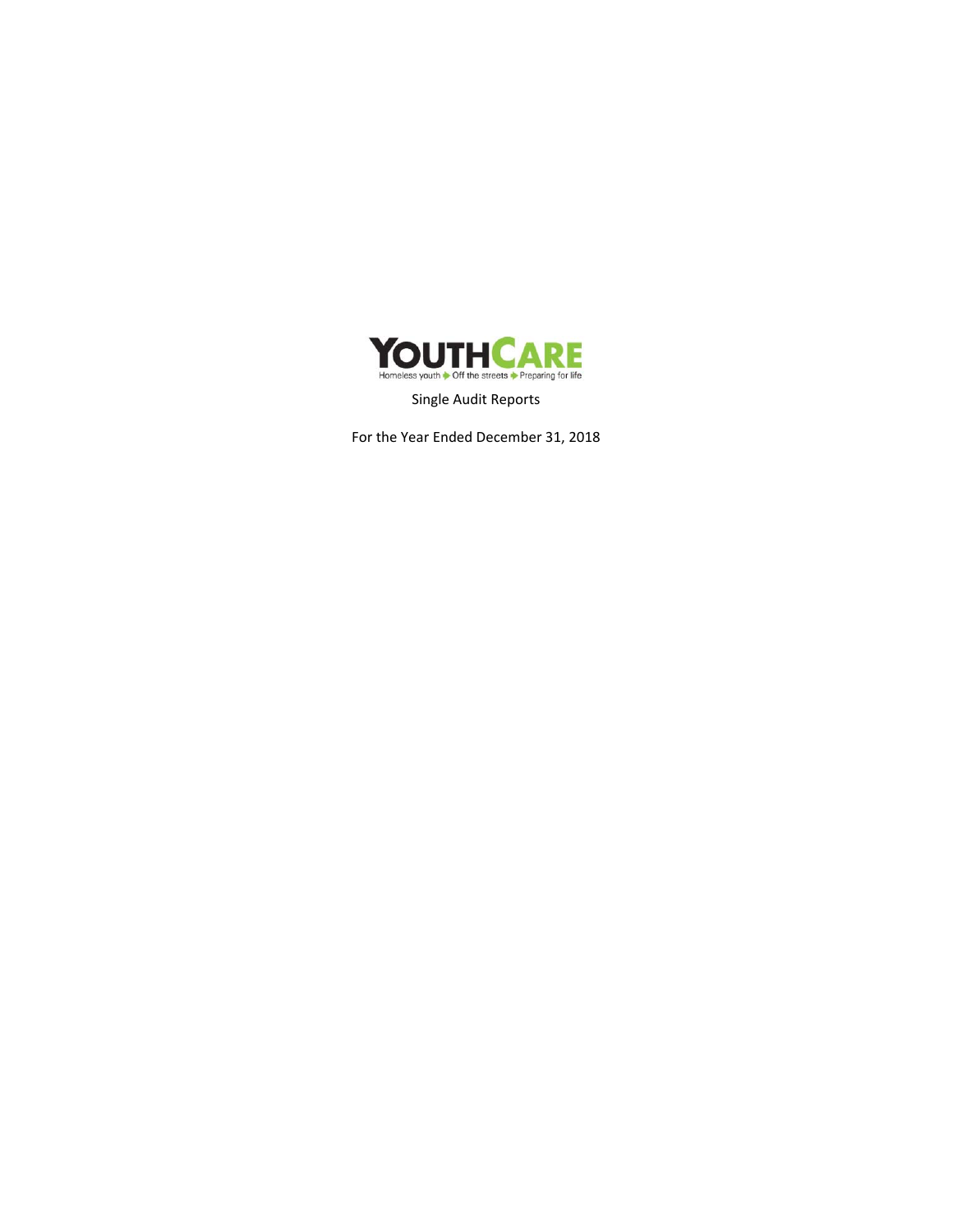## **Table of Contents**

|                                                                                                                                                                                                         | Page     |
|---------------------------------------------------------------------------------------------------------------------------------------------------------------------------------------------------------|----------|
| Report on Internal Control Over Financial Reporting<br>and on Compliance and Other Matters Based on an<br>Audit of Financial Statements Performed in<br>Accordance With Government Auditing Standards   | $1 - 2$  |
| Report on Compliance for Each Major Federal Program;<br>Report on Internal Control Over Compliance; and<br>Report on the Schedule of Expenditures of Federal Awards<br>Required by the Uniform Guidance | $3 - 5$  |
| Schedule of Expenditures of Federal Awards                                                                                                                                                              | $6 - 7$  |
| Notes to Schedule of Expenditures of Federal Awards                                                                                                                                                     | 8        |
| Schedule of Findings and Questioned Costs                                                                                                                                                               | $9 - 10$ |
| Summary Schedule of Prior Audit Findings                                                                                                                                                                |          |
| Management's Corrective Action Plan                                                                                                                                                                     |          |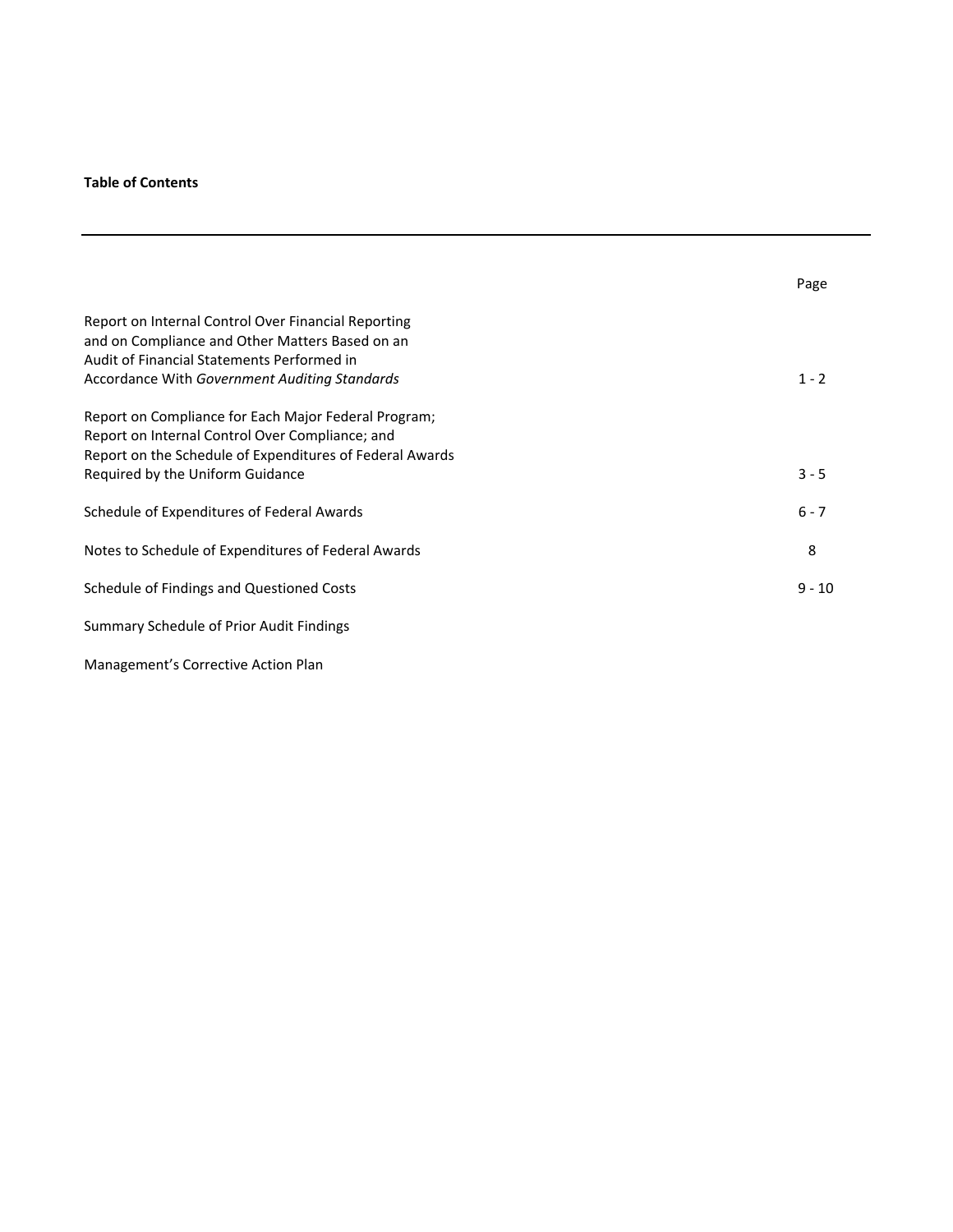**Report on Internal Control Over Financial Reporting and on Compliance and Other Matters Based on an Audit of Financial Statements Performed in Accordance With** *Government Auditing Standards*

**Independent Auditor's Report** 

**To the Board of Directors YouthCare Seattle, Washington** 

We have audited, in accordance with the auditing standards generally accepted in the United States of America and the standards applicable to financial audits contained in *Government Auditing Standards* issued by the Comptroller General of the United States, the financial statements of YouthCare (the Organization), which comprise the statement of financial position as of December 31, 2018, and the related statements of activities, functional expenses and cash flows for the year then ended, and the related notes to the financial statements, and have issued our report thereon dated June 18, 2019.

#### **INTERNAL CONTROL OVER FINANCIAL REPORTING**

In planning and performing our audit of the financial statements, we considered the Organization's internal control over financial reporting (internal control) to determine the audit procedures that are appropriate in the circumstances for the purpose of expressing our opinion on the financial statements, but not for the purpose of expressing an opinion on the effectiveness of the Organization's internal control. Accordingly, we do not express an opinion on the effectiveness of the Organization's internal control.

A *deficiency in internal control* exists when the design or operation of a control does not allow management or employees, in the normal course of performing their assigned functions, to prevent, or detect and correct, misstatements on a timely basis. A *material weakness* is a deficiency, or a combination of deficiencies, in internal control, such that there is a reasonable possibility that a material misstatement of the entity's financial statements will not be prevented, or detected and corrected on a timely basis. A *significant deficiency* is a deficiency, or a combination of deficiencies, in internal control that is less severe than a material weakness, yet important enough to merit attention by those charged with governance.

Our consideration of internal control was for the limited purpose described in the first paragraph of this section and was not designed to identify all deficiencies in internal control that might be material weaknesses or significant deficiencies. Given these limitations, during our audit we did not identify any deficiencies in internal control that we consider to be material weaknesses. However, material weaknesses may exist that have not been identified.



T: 425-454-4919 T: 800-504-8747 F: 425-454-4620

10900 NE 4th St Suite 1400 Bellevue WA 98004

clarknuber.com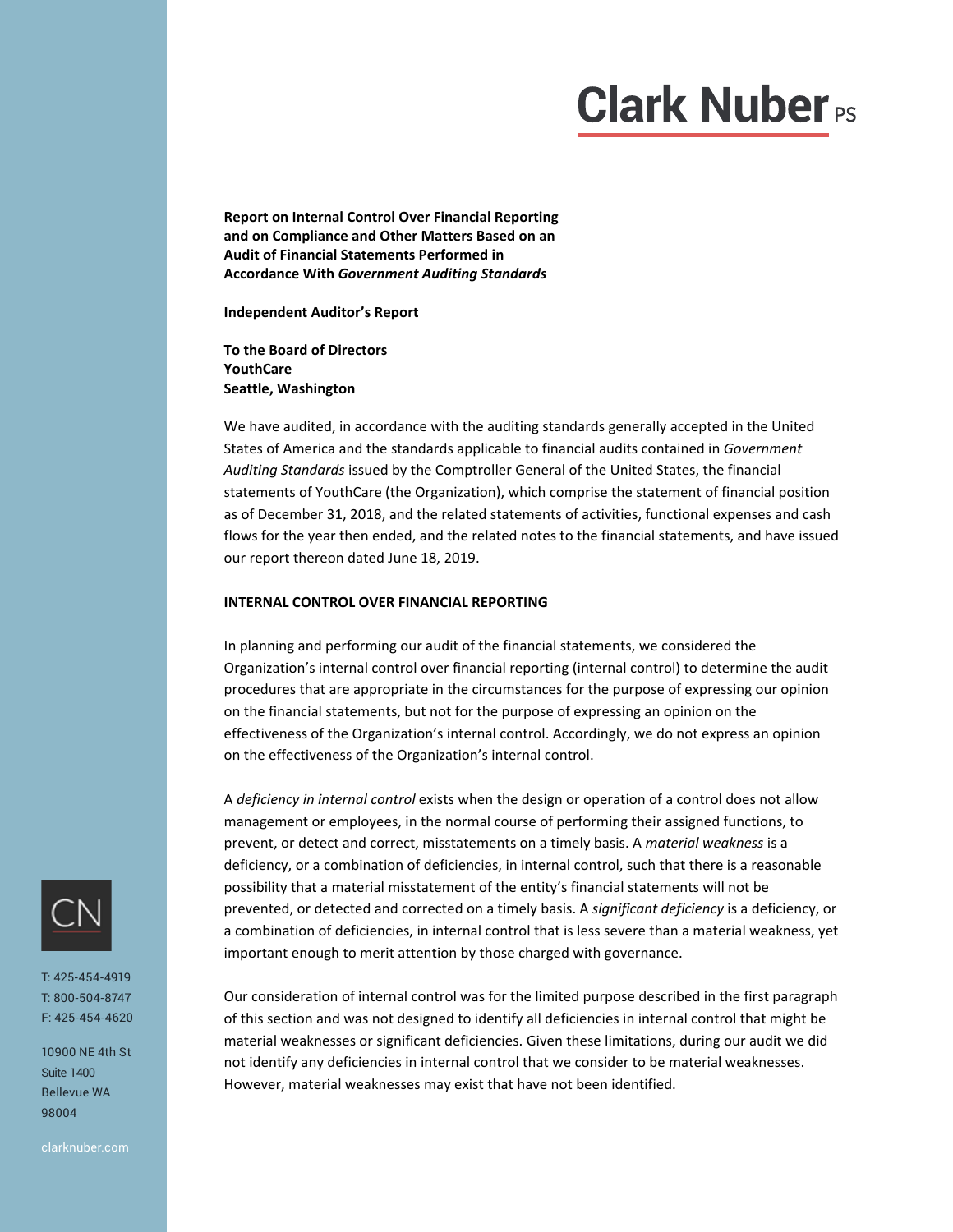#### **COMPLIANCE AND OTHER MATTERS**

As part of obtaining reasonable assurance about whether the Organization's financial statements are free from material misstatement, we performed tests of its compliance with certain provisions of laws, regulations, contracts, and grant agreements, noncompliance with which could have a direct and material effect on the determination of financial statement amounts. However, providing an opinion on compliance with those provisions was not an objective of our audit, and accordingly, we do not express such an opinion. The results of our tests disclosed no instances of noncompliance or other matters that are required to be reported under *Government Auditing Standards*.

#### **PURPOSE OF THIS REPORT**

The purpose of this report is solely to describe the scope of our testing of internal control and compliance and the results of that testing, and not to provide an opinion on the effectiveness of the Organization's internal control or on compliance. This report is an integral part of an audit performed in accordance with *Government Auditing Standards* in considering the entity's internal control and compliance. Accordingly, this communication is not suitable for any other purpose.

Lark Nuber P.S.

Certified Public Accountants June 18, 2019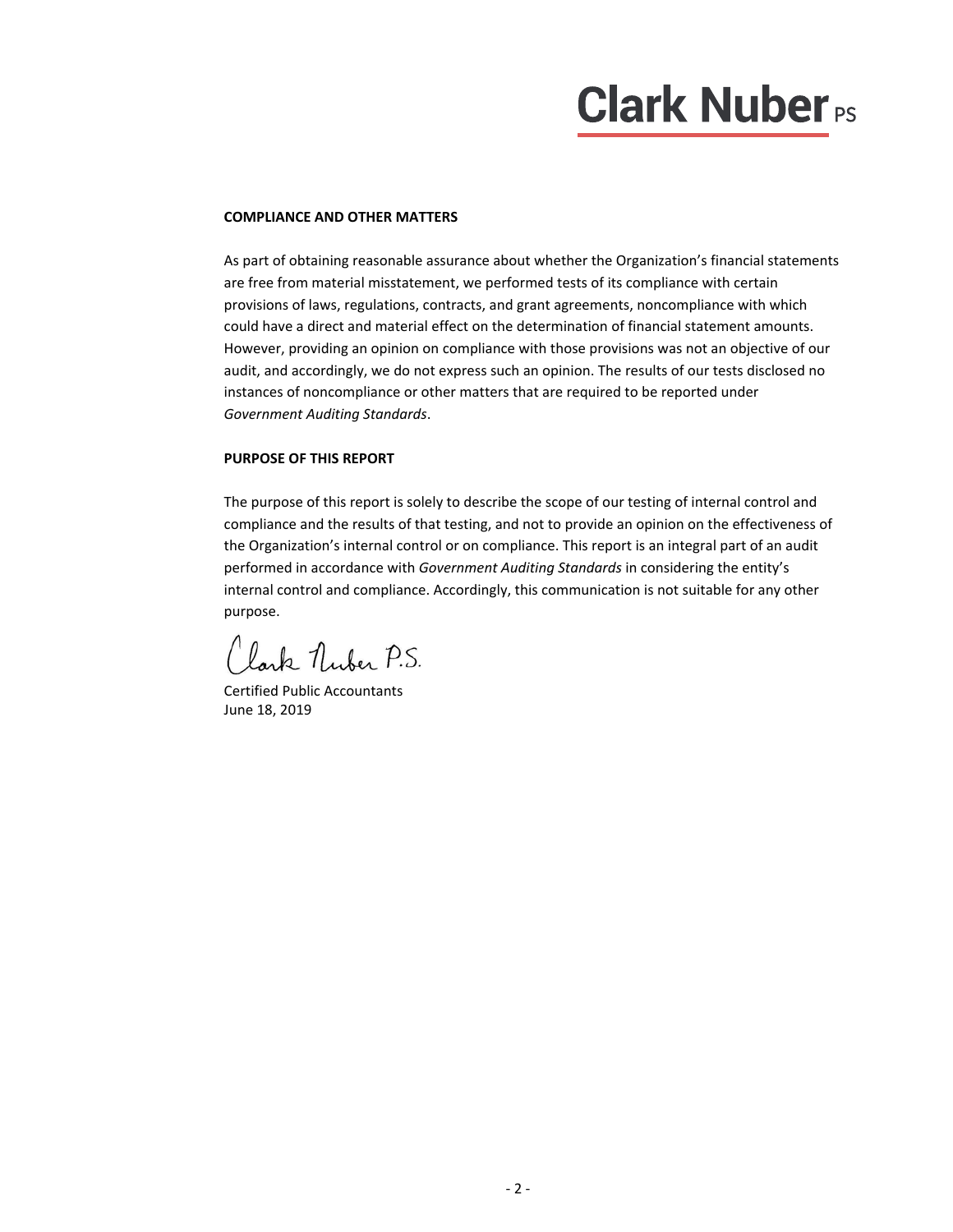**Report on Compliance for Each Major Federal Program; Report on Internal Control Over Compliance; and Report on the Schedule of Expenditures of Federal Awards Required by the Uniform Guidance** 

**Independent Auditor's Report** 

**To the Board of Directors YouthCare Seattle, Washington** 

#### **REPORT ON COMPLIANCE FOR EACH MAJOR FEDERAL PROGRAM**

We have audited YouthCare's (the Organization's) compliance with the types of compliance requirements described in the U.S. *Office of Management and Budget (OMB) Compliance Supplement* that could have a direct and material effect on each of the Organization's major federal programs for the year ended December 31, 2018. The Organization's major federal programs are identified in the summary of auditor's results section of the accompanying schedule of findings and questioned costs.

#### **Management's Responsibility**

Management is responsible for compliance with federal statutes, regulations, and the terms and conditions of its federal awards applicable to its federal programs.

#### **Auditor's Responsibility**

Our responsibility is to express an opinion on compliance for each of the Organization's major federal programs based on our audit of the types of compliance requirements referred to above. We conducted our audit of compliance in accordance with auditing standards generally accepted in the United States of America; the standards applicable to financial audits contained in *Government Auditing Standards*, issued by the Comptroller General of the United States; and the audit requirements of Title 2 U.S. Code of Federal Regulations (CFR) Part 200, *Uniform Administrative Requirements, Cost Principles, and Audit Requirements for Federal Awards* (Uniform Guidance). Those standards and the Uniform Guidance require that we plan and perform the audit to obtain reasonable assurance about whether noncompliance with the types of compliance requirements referred to above that could have a direct and material effect on a major federal program occurred. An audit includes examining, on a test basis, evidence about the Organization's compliance with those requirements and performing such other procedures as we considered necessary in the circumstances.

We believe that our audit provides a reasonable basis for our opinion on compliance for each major federal program. However, our audit does not provide a legal determination of the Organization's compliance.



T: 425-454-4919 T: 800-504-8747 F: 425-454-4620

10900 NE 4th St Suite 1400 Bellevue WA 98004

clarknuber.com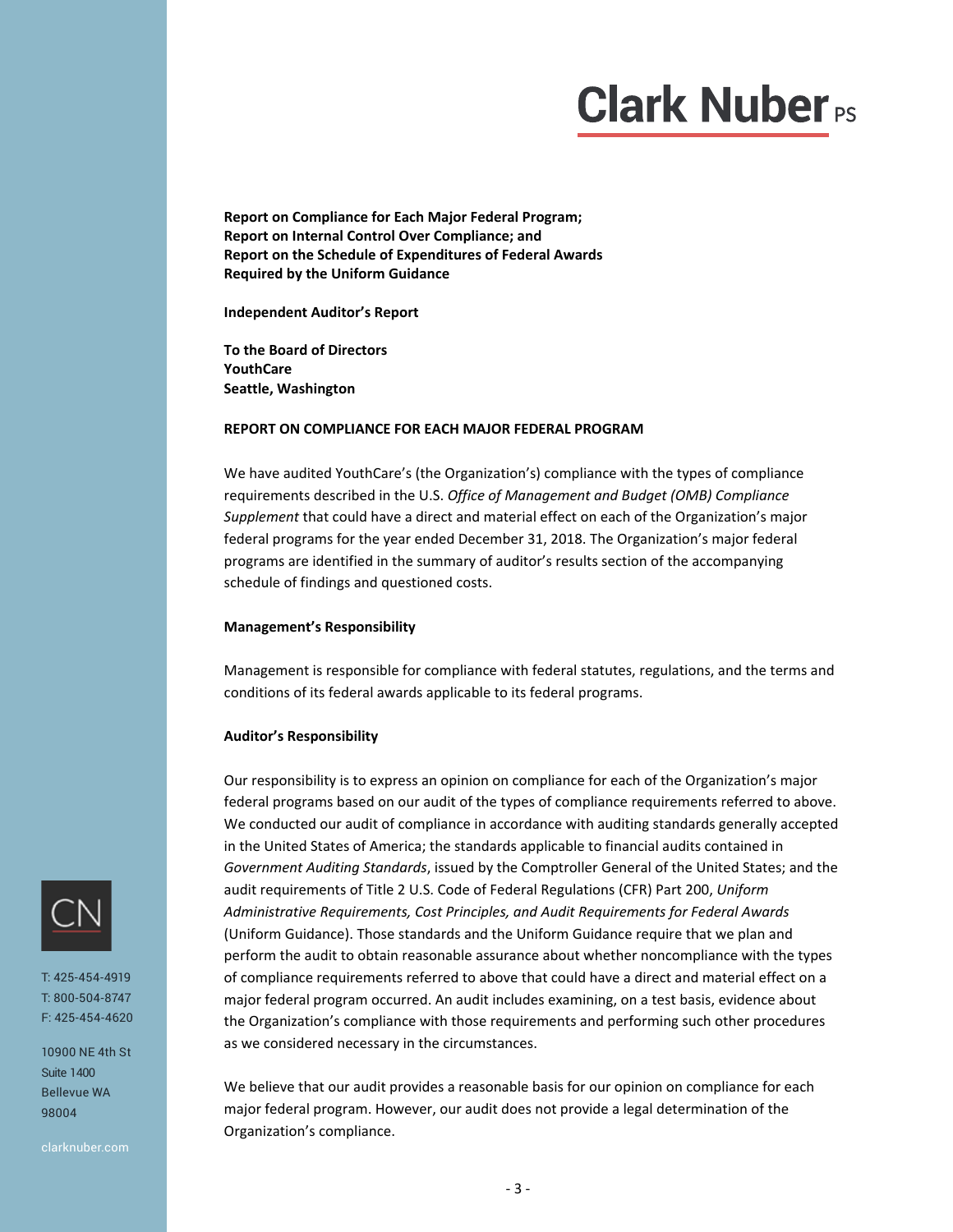#### **Opinion on Each Major Federal Program**

In our opinion, the Organization complied, in all material respects, with the types of compliance requirements referred to above that could have a direct and material effect on each of its major federal programs for the year ended December 31, 2018.

#### **Other Matter**

The results of our auditing procedures disclosed an instance of noncompliance which is required to be reported in accordance with the Uniform Guidance and which is described in the accompanying schedule of findings and questioned costs as item 2018‐001. Our opinion on each major federal program is not modified with respect to this matter.

The Organization's response to the noncompliance finding identified in our audit is described in the accompanying Management's Corrective Action Plan. The Organization's response was not subjected to the auditing procedures applied in the audit of compliance and, accordingly, we express no opinion on the response.

#### **REPORT ON INTERNAL CONTROL OVER COMPLIANCE**

Management of the Organization is responsible for establishing and maintaining effective internal control over compliance with the types of compliance requirements referred to above. In planning and performing our audit of compliance, we considered the Organization's internal control over compliance with the types of requirements that could have a direct and material effect on each major federal program to determine the auditing procedures that are appropriate in the circumstances for the purpose of expressing an opinion on compliance for each major federal program and to test and report on internal control over compliance in accordance with the Uniform Guidance, but not for the purpose of expressing an opinion on the effectiveness of internal control over compliance. Accordingly, we do not express an opinion on the effectiveness of the Organization's internal control over compliance.

A *deficiency in internal control over compliance* exists when the design or operation of a control over compliance does not allow management or employees, in the normal course of performing their assigned functions, to prevent, or detect and correct, noncompliance with a type of compliance requirement of a federal program on a timely basis. A *material weakness in internal control over compliance* is a deficiency, or combination of deficiencies, in internal control over compliance, such that there is a reasonable possibility that material noncompliance with a type of compliance requirement of a federal program will not be prevented, or detected and corrected, on a timely basis. A *significant deficiency in internal control over compliance* is a deficiency, or a combination of deficiencies, in internal control over compliance with a type of compliance requirement of a federal program that is less severe than a material weakness in internal control over compliance, yet important enough to merit attention by those charged with governance.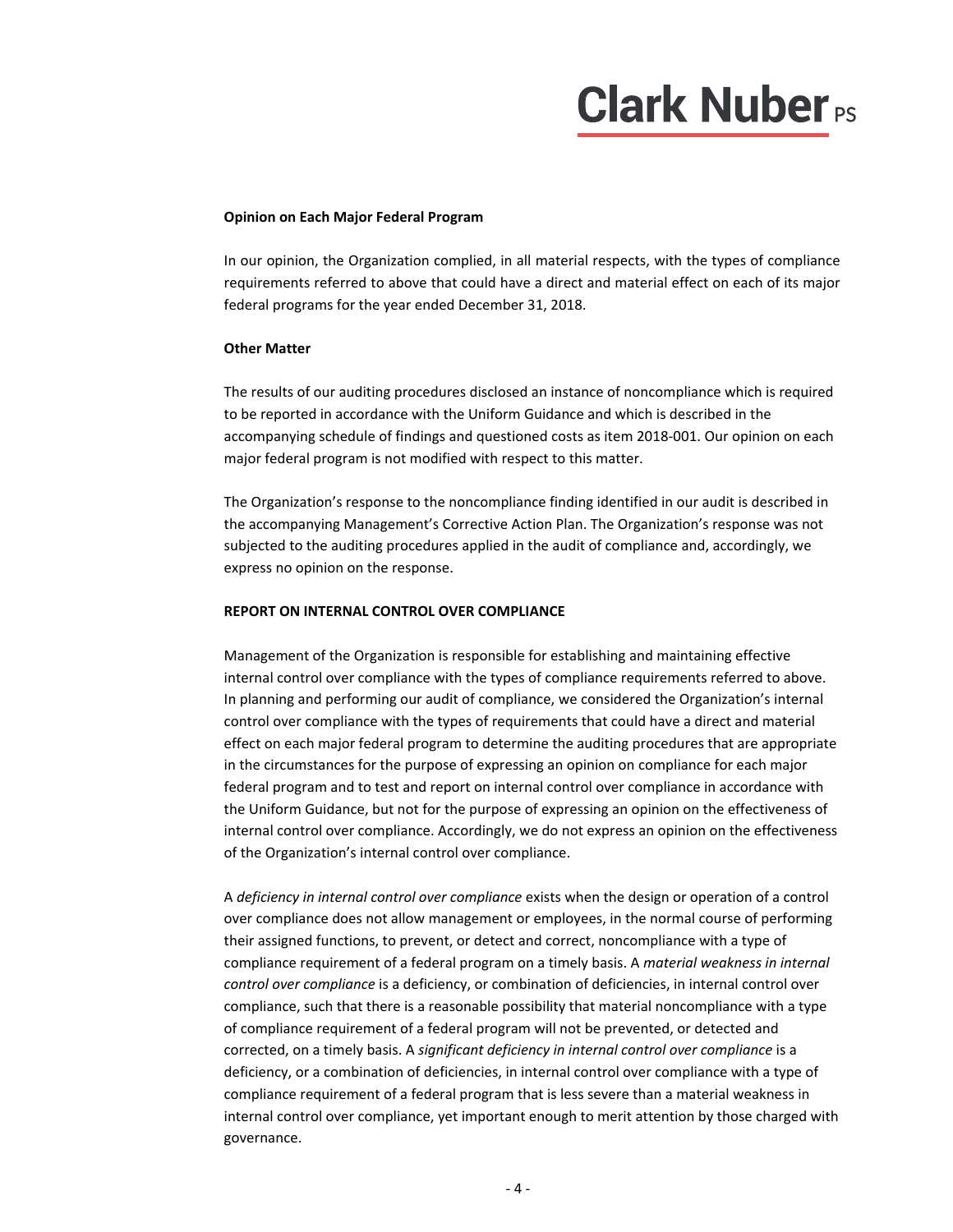Our consideration of internal control over compliance was for the limited purpose described in the first paragraph of this section and was not designed to identify all deficiencies in internal control over compliance that might be material weaknesses or significant deficiencies and therefore, material weaknesses or significant deficiencies may exist that have not been identified. We did not identify any deficiencies in internal control over compliance that we consider to be material weaknesses. However, we did identify a certain deficiency in internal control over compliance, described in the accompanying schedule of findings and questioned costs as item 2018‐001, that we consider to be a significant deficiency.

The Organization's response to the internal control over compliance finding identified in our audit is described in the accompanying Management's Corrective Action Plan. The Organization's response was not subjected to the auditing procedures applied in the audit of compliance and, accordingly, we express no opinion on the response.

The purpose of this report on internal control over compliance is solely to describe the scope of our testing of internal control over compliance and the results of that testing based on the requirements of the Uniform Guidance. Accordingly, this report is not suitable for any other purpose.

#### **REPORT ON SCHEDULE OF EXPENDITURES OF FEDERAL AWARDS REQUIRED BY THE UNIFORM GUIDANCE**

We have audited the financial statements of the Organization as of and for the year ended December 31, 2018, and have issued our report thereon dated June 18, 2019, which contained an unmodified opinion on those financial statements. Our audit was conducted for the purpose of forming an opinion on the financial statements as a whole. The accompanying schedule of expenditures of federal awards is presented for purposes of additional analysis as required by the Uniform Guidance and is not a required part of the financial statements. Such information is the responsibility of management and was derived from and relates directly to the underlying accounting and other records used to prepare the financial statements. The information has been subjected to the auditing procedures applied in the audit of the financial statements and certain additional procedures, including comparing and reconciling such information directly to the underlying accounting and other records used to prepare the financial statements or to the financial statements themselves, and other additional procedures in accordance with auditing standards generally accepted in the United States of America. In our opinion, the schedule of expenditures of federal awards is fairly stated in all material respects in relation to the financial statements as a whole.

Lark Nuber P.S.

Certified Public Accountants June 18, 2019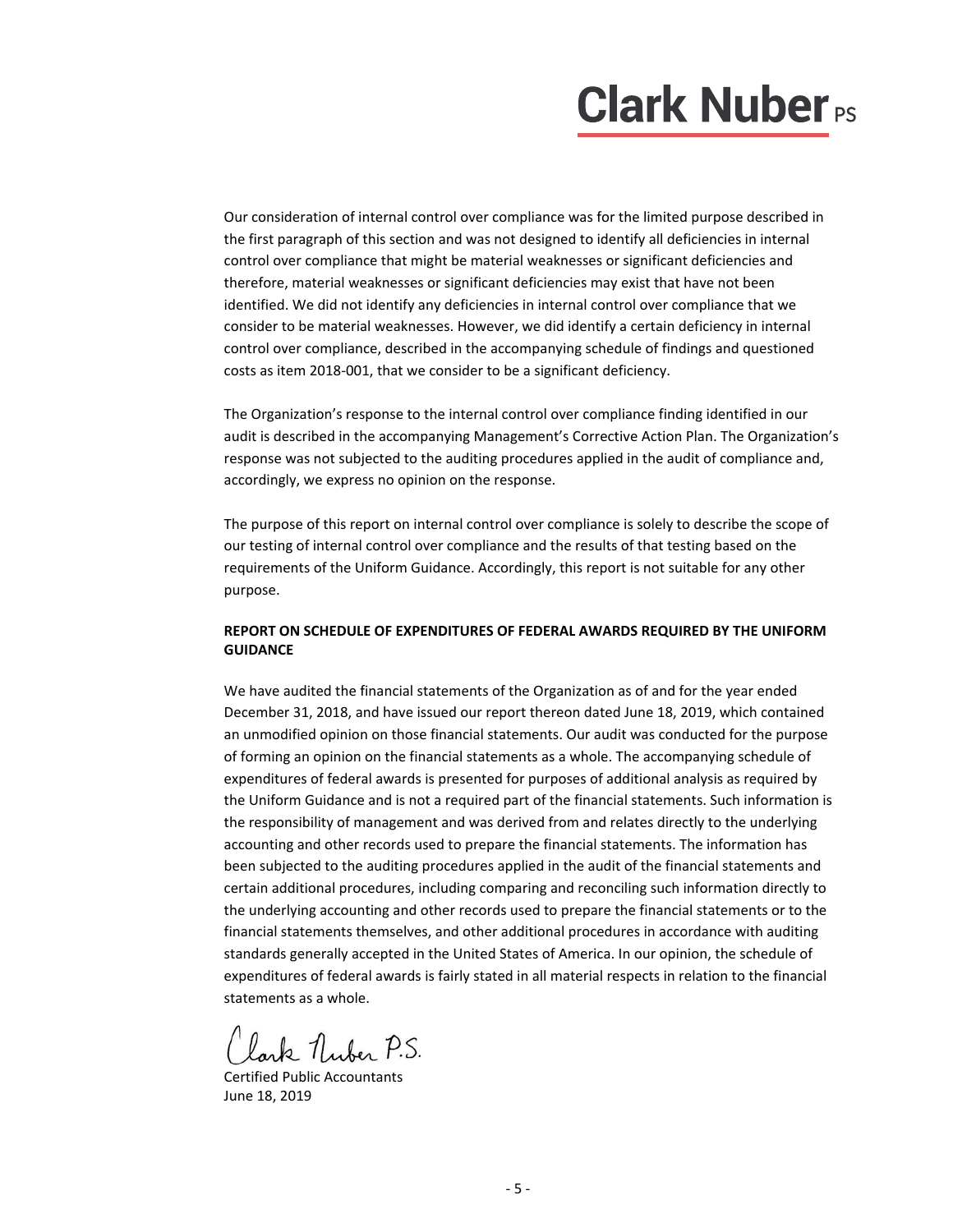### **Schedule of Expenditures of Federal Awards For the Year Ended December 31, 2018**

| <b>CFDA</b><br>Through to<br>Federal<br>Federal Grantor/Pass-Through Grantor/Program Title<br>Number<br>Number<br>Subrecipients<br>Expenditures<br><b>Department of Agriculture:</b><br>Passed Through State of Washington - Office of Superintendent of Public Instruction<br>19,958<br>Child and Adult Care Food Program<br>10.558<br>17-160279<br>-S<br>-Ş<br>19,958<br><b>Total Department of Agriculture</b><br><b>Department of Housing and Urban Development:</b><br>Passed Through City of Seattle Department of Housing and Human Services-<br>Community Development Block Grants/Entitlement Grants<br>14.218<br>Note 3<br>337,755<br><b>Community Development Block Grants/Entitlement Grants</b><br>14.218<br>Note 3<br>666,775<br>1,004,530<br>Total CFDA 14.218 / CDBG - Entitlement Grants Cluster<br>Direct program-<br>Continuum of Care Program<br>14.267<br>WA0057L0T001309<br>76,989<br>14.267<br>WA0057L0T001310<br>20,787<br>Continuum of Care Program<br>14.267<br>52,813<br>Continuum of Care Program<br>WA0046L0T001309<br>14.267<br>WA0046L0T001310<br>Continuum of Care Program<br>62,402<br>212,991<br>Passed Through King County Department of Community and Human Services-<br>14.267<br>Continuum of Care Program<br>5989644 Exh IV<br>114,340<br>114,340<br>Passed Through City of Seattle Department of Housing and Human Services-<br>Continuum of Care Program<br>DA17-5831<br>72,524<br>14.267<br>14.267<br>110,485<br>Continuum of Care Program<br>DA17-1065<br>14.267<br>36,572<br>Continuum of Care Program<br>DA18-1065<br>14.267<br>107,847<br>Continuum of Care Program<br>DA17-1611<br>14.267<br>23,233<br>Continuum of Care Program<br>DA18-1611<br>Total CFDA 14.267<br>677,992<br><b>Total Department of Housing and Urban Development</b><br>1,682,522<br><b>Department of Justice:</b><br>Passed Through International Rescue Committee-<br>16.320<br>33,091<br>Services for Trafficking Victims<br>2015-VT-BX-K012<br>Services for Trafficking Victims<br>16.320<br>2016-VT-BX-K038<br>159,796<br>192,887<br>Total CFDA 16.320<br>Passed Through International Rescue Committee-<br>Crime Victim Assistance<br>16.575<br>19-312219-206<br>9,064<br>9,064<br>Total CFDA 16.575<br>Passed Through King County Sexual Assault Resource Center-<br>Consolidated And Technical Assistance Grant Program<br>16.888<br>MOU-OVW-2016-9002<br>24,882<br>Total CFDA 16.888<br>24,882<br><b>Total Department of Justice</b><br>226,833<br>Department of Labor:<br>Passed Through Workforce Development Council of Seattle-King County-<br><b>WIA Youth Activities</b><br>17.259<br>16/251-YWK<br>20,167<br>Total CFDA 17.259/WIA/WIOA Cluster<br>20,167<br>Youthbuild<br>17.274<br>YB-26245-14-60-A-53<br>20,744<br><b>Total Department of Labor</b><br>40,911 | Federal | Award/<br>Pass-Through | Passed | Total |
|------------------------------------------------------------------------------------------------------------------------------------------------------------------------------------------------------------------------------------------------------------------------------------------------------------------------------------------------------------------------------------------------------------------------------------------------------------------------------------------------------------------------------------------------------------------------------------------------------------------------------------------------------------------------------------------------------------------------------------------------------------------------------------------------------------------------------------------------------------------------------------------------------------------------------------------------------------------------------------------------------------------------------------------------------------------------------------------------------------------------------------------------------------------------------------------------------------------------------------------------------------------------------------------------------------------------------------------------------------------------------------------------------------------------------------------------------------------------------------------------------------------------------------------------------------------------------------------------------------------------------------------------------------------------------------------------------------------------------------------------------------------------------------------------------------------------------------------------------------------------------------------------------------------------------------------------------------------------------------------------------------------------------------------------------------------------------------------------------------------------------------------------------------------------------------------------------------------------------------------------------------------------------------------------------------------------------------------------------------------------------------------------------------------------------------------------------------------------------------------------------------------------------------------------------------------------------------------------------------------------------------------------------------------------------------------------------------------------------------------------------------------------------------------------------|---------|------------------------|--------|-------|
|                                                                                                                                                                                                                                                                                                                                                                                                                                                                                                                                                                                                                                                                                                                                                                                                                                                                                                                                                                                                                                                                                                                                                                                                                                                                                                                                                                                                                                                                                                                                                                                                                                                                                                                                                                                                                                                                                                                                                                                                                                                                                                                                                                                                                                                                                                                                                                                                                                                                                                                                                                                                                                                                                                                                                                                                      |         | Identification         |        |       |
|                                                                                                                                                                                                                                                                                                                                                                                                                                                                                                                                                                                                                                                                                                                                                                                                                                                                                                                                                                                                                                                                                                                                                                                                                                                                                                                                                                                                                                                                                                                                                                                                                                                                                                                                                                                                                                                                                                                                                                                                                                                                                                                                                                                                                                                                                                                                                                                                                                                                                                                                                                                                                                                                                                                                                                                                      |         |                        |        |       |
|                                                                                                                                                                                                                                                                                                                                                                                                                                                                                                                                                                                                                                                                                                                                                                                                                                                                                                                                                                                                                                                                                                                                                                                                                                                                                                                                                                                                                                                                                                                                                                                                                                                                                                                                                                                                                                                                                                                                                                                                                                                                                                                                                                                                                                                                                                                                                                                                                                                                                                                                                                                                                                                                                                                                                                                                      |         |                        |        |       |
|                                                                                                                                                                                                                                                                                                                                                                                                                                                                                                                                                                                                                                                                                                                                                                                                                                                                                                                                                                                                                                                                                                                                                                                                                                                                                                                                                                                                                                                                                                                                                                                                                                                                                                                                                                                                                                                                                                                                                                                                                                                                                                                                                                                                                                                                                                                                                                                                                                                                                                                                                                                                                                                                                                                                                                                                      |         |                        |        |       |
|                                                                                                                                                                                                                                                                                                                                                                                                                                                                                                                                                                                                                                                                                                                                                                                                                                                                                                                                                                                                                                                                                                                                                                                                                                                                                                                                                                                                                                                                                                                                                                                                                                                                                                                                                                                                                                                                                                                                                                                                                                                                                                                                                                                                                                                                                                                                                                                                                                                                                                                                                                                                                                                                                                                                                                                                      |         |                        |        |       |
|                                                                                                                                                                                                                                                                                                                                                                                                                                                                                                                                                                                                                                                                                                                                                                                                                                                                                                                                                                                                                                                                                                                                                                                                                                                                                                                                                                                                                                                                                                                                                                                                                                                                                                                                                                                                                                                                                                                                                                                                                                                                                                                                                                                                                                                                                                                                                                                                                                                                                                                                                                                                                                                                                                                                                                                                      |         |                        |        |       |
|                                                                                                                                                                                                                                                                                                                                                                                                                                                                                                                                                                                                                                                                                                                                                                                                                                                                                                                                                                                                                                                                                                                                                                                                                                                                                                                                                                                                                                                                                                                                                                                                                                                                                                                                                                                                                                                                                                                                                                                                                                                                                                                                                                                                                                                                                                                                                                                                                                                                                                                                                                                                                                                                                                                                                                                                      |         |                        |        |       |
|                                                                                                                                                                                                                                                                                                                                                                                                                                                                                                                                                                                                                                                                                                                                                                                                                                                                                                                                                                                                                                                                                                                                                                                                                                                                                                                                                                                                                                                                                                                                                                                                                                                                                                                                                                                                                                                                                                                                                                                                                                                                                                                                                                                                                                                                                                                                                                                                                                                                                                                                                                                                                                                                                                                                                                                                      |         |                        |        |       |
|                                                                                                                                                                                                                                                                                                                                                                                                                                                                                                                                                                                                                                                                                                                                                                                                                                                                                                                                                                                                                                                                                                                                                                                                                                                                                                                                                                                                                                                                                                                                                                                                                                                                                                                                                                                                                                                                                                                                                                                                                                                                                                                                                                                                                                                                                                                                                                                                                                                                                                                                                                                                                                                                                                                                                                                                      |         |                        |        |       |
|                                                                                                                                                                                                                                                                                                                                                                                                                                                                                                                                                                                                                                                                                                                                                                                                                                                                                                                                                                                                                                                                                                                                                                                                                                                                                                                                                                                                                                                                                                                                                                                                                                                                                                                                                                                                                                                                                                                                                                                                                                                                                                                                                                                                                                                                                                                                                                                                                                                                                                                                                                                                                                                                                                                                                                                                      |         |                        |        |       |
|                                                                                                                                                                                                                                                                                                                                                                                                                                                                                                                                                                                                                                                                                                                                                                                                                                                                                                                                                                                                                                                                                                                                                                                                                                                                                                                                                                                                                                                                                                                                                                                                                                                                                                                                                                                                                                                                                                                                                                                                                                                                                                                                                                                                                                                                                                                                                                                                                                                                                                                                                                                                                                                                                                                                                                                                      |         |                        |        |       |
|                                                                                                                                                                                                                                                                                                                                                                                                                                                                                                                                                                                                                                                                                                                                                                                                                                                                                                                                                                                                                                                                                                                                                                                                                                                                                                                                                                                                                                                                                                                                                                                                                                                                                                                                                                                                                                                                                                                                                                                                                                                                                                                                                                                                                                                                                                                                                                                                                                                                                                                                                                                                                                                                                                                                                                                                      |         |                        |        |       |
|                                                                                                                                                                                                                                                                                                                                                                                                                                                                                                                                                                                                                                                                                                                                                                                                                                                                                                                                                                                                                                                                                                                                                                                                                                                                                                                                                                                                                                                                                                                                                                                                                                                                                                                                                                                                                                                                                                                                                                                                                                                                                                                                                                                                                                                                                                                                                                                                                                                                                                                                                                                                                                                                                                                                                                                                      |         |                        |        |       |
|                                                                                                                                                                                                                                                                                                                                                                                                                                                                                                                                                                                                                                                                                                                                                                                                                                                                                                                                                                                                                                                                                                                                                                                                                                                                                                                                                                                                                                                                                                                                                                                                                                                                                                                                                                                                                                                                                                                                                                                                                                                                                                                                                                                                                                                                                                                                                                                                                                                                                                                                                                                                                                                                                                                                                                                                      |         |                        |        |       |
|                                                                                                                                                                                                                                                                                                                                                                                                                                                                                                                                                                                                                                                                                                                                                                                                                                                                                                                                                                                                                                                                                                                                                                                                                                                                                                                                                                                                                                                                                                                                                                                                                                                                                                                                                                                                                                                                                                                                                                                                                                                                                                                                                                                                                                                                                                                                                                                                                                                                                                                                                                                                                                                                                                                                                                                                      |         |                        |        |       |
|                                                                                                                                                                                                                                                                                                                                                                                                                                                                                                                                                                                                                                                                                                                                                                                                                                                                                                                                                                                                                                                                                                                                                                                                                                                                                                                                                                                                                                                                                                                                                                                                                                                                                                                                                                                                                                                                                                                                                                                                                                                                                                                                                                                                                                                                                                                                                                                                                                                                                                                                                                                                                                                                                                                                                                                                      |         |                        |        |       |
|                                                                                                                                                                                                                                                                                                                                                                                                                                                                                                                                                                                                                                                                                                                                                                                                                                                                                                                                                                                                                                                                                                                                                                                                                                                                                                                                                                                                                                                                                                                                                                                                                                                                                                                                                                                                                                                                                                                                                                                                                                                                                                                                                                                                                                                                                                                                                                                                                                                                                                                                                                                                                                                                                                                                                                                                      |         |                        |        |       |
|                                                                                                                                                                                                                                                                                                                                                                                                                                                                                                                                                                                                                                                                                                                                                                                                                                                                                                                                                                                                                                                                                                                                                                                                                                                                                                                                                                                                                                                                                                                                                                                                                                                                                                                                                                                                                                                                                                                                                                                                                                                                                                                                                                                                                                                                                                                                                                                                                                                                                                                                                                                                                                                                                                                                                                                                      |         |                        |        |       |
|                                                                                                                                                                                                                                                                                                                                                                                                                                                                                                                                                                                                                                                                                                                                                                                                                                                                                                                                                                                                                                                                                                                                                                                                                                                                                                                                                                                                                                                                                                                                                                                                                                                                                                                                                                                                                                                                                                                                                                                                                                                                                                                                                                                                                                                                                                                                                                                                                                                                                                                                                                                                                                                                                                                                                                                                      |         |                        |        |       |
|                                                                                                                                                                                                                                                                                                                                                                                                                                                                                                                                                                                                                                                                                                                                                                                                                                                                                                                                                                                                                                                                                                                                                                                                                                                                                                                                                                                                                                                                                                                                                                                                                                                                                                                                                                                                                                                                                                                                                                                                                                                                                                                                                                                                                                                                                                                                                                                                                                                                                                                                                                                                                                                                                                                                                                                                      |         |                        |        |       |
|                                                                                                                                                                                                                                                                                                                                                                                                                                                                                                                                                                                                                                                                                                                                                                                                                                                                                                                                                                                                                                                                                                                                                                                                                                                                                                                                                                                                                                                                                                                                                                                                                                                                                                                                                                                                                                                                                                                                                                                                                                                                                                                                                                                                                                                                                                                                                                                                                                                                                                                                                                                                                                                                                                                                                                                                      |         |                        |        |       |
|                                                                                                                                                                                                                                                                                                                                                                                                                                                                                                                                                                                                                                                                                                                                                                                                                                                                                                                                                                                                                                                                                                                                                                                                                                                                                                                                                                                                                                                                                                                                                                                                                                                                                                                                                                                                                                                                                                                                                                                                                                                                                                                                                                                                                                                                                                                                                                                                                                                                                                                                                                                                                                                                                                                                                                                                      |         |                        |        |       |
|                                                                                                                                                                                                                                                                                                                                                                                                                                                                                                                                                                                                                                                                                                                                                                                                                                                                                                                                                                                                                                                                                                                                                                                                                                                                                                                                                                                                                                                                                                                                                                                                                                                                                                                                                                                                                                                                                                                                                                                                                                                                                                                                                                                                                                                                                                                                                                                                                                                                                                                                                                                                                                                                                                                                                                                                      |         |                        |        |       |
|                                                                                                                                                                                                                                                                                                                                                                                                                                                                                                                                                                                                                                                                                                                                                                                                                                                                                                                                                                                                                                                                                                                                                                                                                                                                                                                                                                                                                                                                                                                                                                                                                                                                                                                                                                                                                                                                                                                                                                                                                                                                                                                                                                                                                                                                                                                                                                                                                                                                                                                                                                                                                                                                                                                                                                                                      |         |                        |        |       |
|                                                                                                                                                                                                                                                                                                                                                                                                                                                                                                                                                                                                                                                                                                                                                                                                                                                                                                                                                                                                                                                                                                                                                                                                                                                                                                                                                                                                                                                                                                                                                                                                                                                                                                                                                                                                                                                                                                                                                                                                                                                                                                                                                                                                                                                                                                                                                                                                                                                                                                                                                                                                                                                                                                                                                                                                      |         |                        |        |       |
|                                                                                                                                                                                                                                                                                                                                                                                                                                                                                                                                                                                                                                                                                                                                                                                                                                                                                                                                                                                                                                                                                                                                                                                                                                                                                                                                                                                                                                                                                                                                                                                                                                                                                                                                                                                                                                                                                                                                                                                                                                                                                                                                                                                                                                                                                                                                                                                                                                                                                                                                                                                                                                                                                                                                                                                                      |         |                        |        |       |
|                                                                                                                                                                                                                                                                                                                                                                                                                                                                                                                                                                                                                                                                                                                                                                                                                                                                                                                                                                                                                                                                                                                                                                                                                                                                                                                                                                                                                                                                                                                                                                                                                                                                                                                                                                                                                                                                                                                                                                                                                                                                                                                                                                                                                                                                                                                                                                                                                                                                                                                                                                                                                                                                                                                                                                                                      |         |                        |        |       |
|                                                                                                                                                                                                                                                                                                                                                                                                                                                                                                                                                                                                                                                                                                                                                                                                                                                                                                                                                                                                                                                                                                                                                                                                                                                                                                                                                                                                                                                                                                                                                                                                                                                                                                                                                                                                                                                                                                                                                                                                                                                                                                                                                                                                                                                                                                                                                                                                                                                                                                                                                                                                                                                                                                                                                                                                      |         |                        |        |       |
|                                                                                                                                                                                                                                                                                                                                                                                                                                                                                                                                                                                                                                                                                                                                                                                                                                                                                                                                                                                                                                                                                                                                                                                                                                                                                                                                                                                                                                                                                                                                                                                                                                                                                                                                                                                                                                                                                                                                                                                                                                                                                                                                                                                                                                                                                                                                                                                                                                                                                                                                                                                                                                                                                                                                                                                                      |         |                        |        |       |
|                                                                                                                                                                                                                                                                                                                                                                                                                                                                                                                                                                                                                                                                                                                                                                                                                                                                                                                                                                                                                                                                                                                                                                                                                                                                                                                                                                                                                                                                                                                                                                                                                                                                                                                                                                                                                                                                                                                                                                                                                                                                                                                                                                                                                                                                                                                                                                                                                                                                                                                                                                                                                                                                                                                                                                                                      |         |                        |        |       |
|                                                                                                                                                                                                                                                                                                                                                                                                                                                                                                                                                                                                                                                                                                                                                                                                                                                                                                                                                                                                                                                                                                                                                                                                                                                                                                                                                                                                                                                                                                                                                                                                                                                                                                                                                                                                                                                                                                                                                                                                                                                                                                                                                                                                                                                                                                                                                                                                                                                                                                                                                                                                                                                                                                                                                                                                      |         |                        |        |       |
|                                                                                                                                                                                                                                                                                                                                                                                                                                                                                                                                                                                                                                                                                                                                                                                                                                                                                                                                                                                                                                                                                                                                                                                                                                                                                                                                                                                                                                                                                                                                                                                                                                                                                                                                                                                                                                                                                                                                                                                                                                                                                                                                                                                                                                                                                                                                                                                                                                                                                                                                                                                                                                                                                                                                                                                                      |         |                        |        |       |
|                                                                                                                                                                                                                                                                                                                                                                                                                                                                                                                                                                                                                                                                                                                                                                                                                                                                                                                                                                                                                                                                                                                                                                                                                                                                                                                                                                                                                                                                                                                                                                                                                                                                                                                                                                                                                                                                                                                                                                                                                                                                                                                                                                                                                                                                                                                                                                                                                                                                                                                                                                                                                                                                                                                                                                                                      |         |                        |        |       |
|                                                                                                                                                                                                                                                                                                                                                                                                                                                                                                                                                                                                                                                                                                                                                                                                                                                                                                                                                                                                                                                                                                                                                                                                                                                                                                                                                                                                                                                                                                                                                                                                                                                                                                                                                                                                                                                                                                                                                                                                                                                                                                                                                                                                                                                                                                                                                                                                                                                                                                                                                                                                                                                                                                                                                                                                      |         |                        |        |       |
|                                                                                                                                                                                                                                                                                                                                                                                                                                                                                                                                                                                                                                                                                                                                                                                                                                                                                                                                                                                                                                                                                                                                                                                                                                                                                                                                                                                                                                                                                                                                                                                                                                                                                                                                                                                                                                                                                                                                                                                                                                                                                                                                                                                                                                                                                                                                                                                                                                                                                                                                                                                                                                                                                                                                                                                                      |         |                        |        |       |
|                                                                                                                                                                                                                                                                                                                                                                                                                                                                                                                                                                                                                                                                                                                                                                                                                                                                                                                                                                                                                                                                                                                                                                                                                                                                                                                                                                                                                                                                                                                                                                                                                                                                                                                                                                                                                                                                                                                                                                                                                                                                                                                                                                                                                                                                                                                                                                                                                                                                                                                                                                                                                                                                                                                                                                                                      |         |                        |        |       |
|                                                                                                                                                                                                                                                                                                                                                                                                                                                                                                                                                                                                                                                                                                                                                                                                                                                                                                                                                                                                                                                                                                                                                                                                                                                                                                                                                                                                                                                                                                                                                                                                                                                                                                                                                                                                                                                                                                                                                                                                                                                                                                                                                                                                                                                                                                                                                                                                                                                                                                                                                                                                                                                                                                                                                                                                      |         |                        |        |       |
|                                                                                                                                                                                                                                                                                                                                                                                                                                                                                                                                                                                                                                                                                                                                                                                                                                                                                                                                                                                                                                                                                                                                                                                                                                                                                                                                                                                                                                                                                                                                                                                                                                                                                                                                                                                                                                                                                                                                                                                                                                                                                                                                                                                                                                                                                                                                                                                                                                                                                                                                                                                                                                                                                                                                                                                                      |         |                        |        |       |
|                                                                                                                                                                                                                                                                                                                                                                                                                                                                                                                                                                                                                                                                                                                                                                                                                                                                                                                                                                                                                                                                                                                                                                                                                                                                                                                                                                                                                                                                                                                                                                                                                                                                                                                                                                                                                                                                                                                                                                                                                                                                                                                                                                                                                                                                                                                                                                                                                                                                                                                                                                                                                                                                                                                                                                                                      |         |                        |        |       |

See independent auditor's report and notes to schedule of expenditures of federal awards.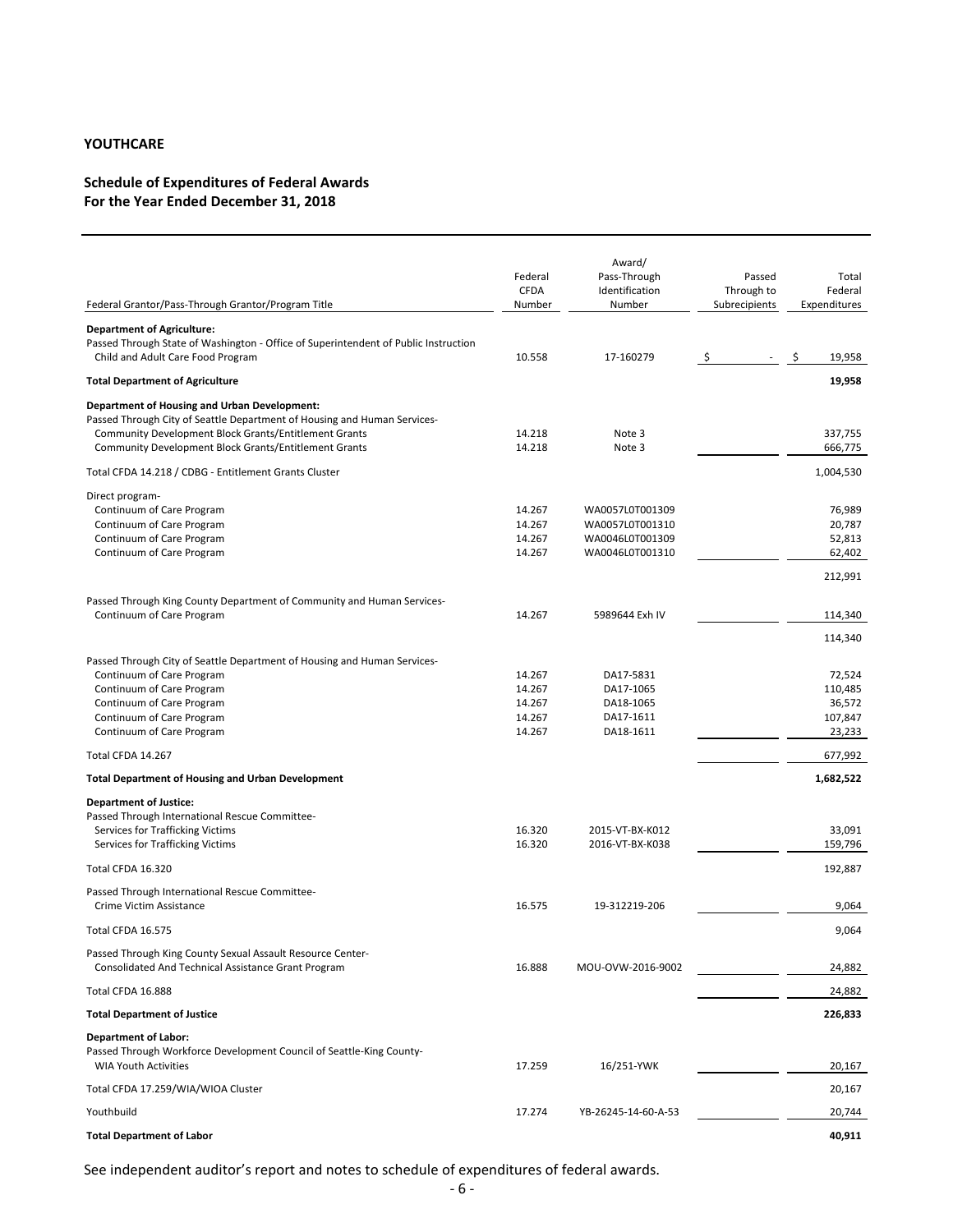### **Schedule of Expenditures of Federal Awards (Continued) For the Year Ended December 31, 2018**

| Federal Grantor/Pass-Through Grantor/Program Title                                         | Federal<br><b>CFDA</b><br>Number | Award/<br>Pass-Through<br>Identification<br>Number | Passed<br>Through to<br>Subrecipients | Total<br>Federal<br>Expenditures |
|--------------------------------------------------------------------------------------------|----------------------------------|----------------------------------------------------|---------------------------------------|----------------------------------|
| <b>Department of Transportation:</b>                                                       |                                  |                                                    |                                       |                                  |
| Passed Through King County Dept of Transportation - Metro Transit-                         |                                  |                                                    |                                       |                                  |
| Job Access And Reverse Commute Program                                                     | 20.516                           | 5956409                                            |                                       | 18,094                           |
| Total Department of Transportation/CFDA 20.516/<br><b>Transit Services Program Cluster</b> |                                  |                                                    |                                       | 18,094                           |
| <b>Department of Health and Human Services:</b>                                            |                                  |                                                    |                                       |                                  |
| Passed through Planned Parenthood-                                                         |                                  |                                                    |                                       |                                  |
| Teenage Pregnancy Prevention Program                                                       | 93.297                           | None available                                     |                                       | 50,084                           |
| Direct program-                                                                            |                                  |                                                    |                                       |                                  |
| Transitional Living for Homeless Youth                                                     | 93.550                           | 90CX7064/04                                        |                                       | 44,970                           |
| <b>Transitional Living for Homeless Youth</b>                                              | 93.550                           | 90CX7064/05                                        |                                       | 157,908                          |
| Transitional Living for Homeless Youth                                                     | 93.550                           | 90CX7141/01                                        |                                       | 136,210                          |
| <b>Transitional Living for Homeless Youth</b>                                              | 93.550                           | 90CX7141/02                                        |                                       | 36,602                           |
| Total CFDA 93.550                                                                          |                                  |                                                    |                                       | 375,690                          |
| Passed Through Youth Development Bureau-                                                   |                                  |                                                    |                                       |                                  |
| <b>Basic Center Grant</b>                                                                  | 93.623                           | 90CY6830/02                                        |                                       | 140,957                          |
| <b>Basic Center Grant</b>                                                                  | 93.623                           | 90CY6830/03                                        |                                       | 46,812                           |
| Total CFDA 93.623                                                                          |                                  |                                                    |                                       | 187,769                          |
| Direct program-                                                                            |                                  |                                                    |                                       |                                  |
| Unaccompanied Alien Children Program                                                       | 93.676                           | 90ZU0221/01                                        |                                       | 149,003                          |
| Unaccompanied Alien Children Program                                                       | 93.676                           | 90ZU0221/02                                        |                                       | 1,744,401                        |
| Total CFDA 93.676                                                                          |                                  |                                                    |                                       | 1,893,404                        |
| Direct program-                                                                            |                                  |                                                    |                                       |                                  |
| Education and Prevention Grants to Reduce Sexual Abuse of                                  |                                  |                                                    |                                       |                                  |
| Runaway, Homeless and Street Youth                                                         | 93.557                           | 90YO2237/02                                        |                                       | 137,061                          |
| Education and Prevention Grants to Reduce Sexual Abuse of                                  |                                  |                                                    |                                       |                                  |
| Runaway, Homeless and Street Youth                                                         | 93.557                           | 90YO2237/03                                        |                                       | 54,756                           |
| Total CFDA 93.557                                                                          |                                  |                                                    |                                       | 191,817                          |
| <b>Total Department of Health and Human Services</b>                                       |                                  |                                                    |                                       | 2,698,764                        |
| <b>Department of Homeland Security:</b>                                                    |                                  |                                                    |                                       |                                  |
| Passed Through United Way-                                                                 |                                  |                                                    |                                       |                                  |
| <b>Emergency Food and Shelter National Board Program</b>                                   | 97.024                           | Phase 35                                           |                                       | 4,828                            |
| <b>Total Department of Homeland Security</b>                                               |                                  |                                                    |                                       | 4,828                            |
| <b>Total Federal Expenditures</b>                                                          |                                  |                                                    | \$                                    | 4,691,910<br>Ś.                  |
|                                                                                            |                                  |                                                    |                                       |                                  |

See accompanying notes to schedule of expenditures of federal awards and independent auditor's report.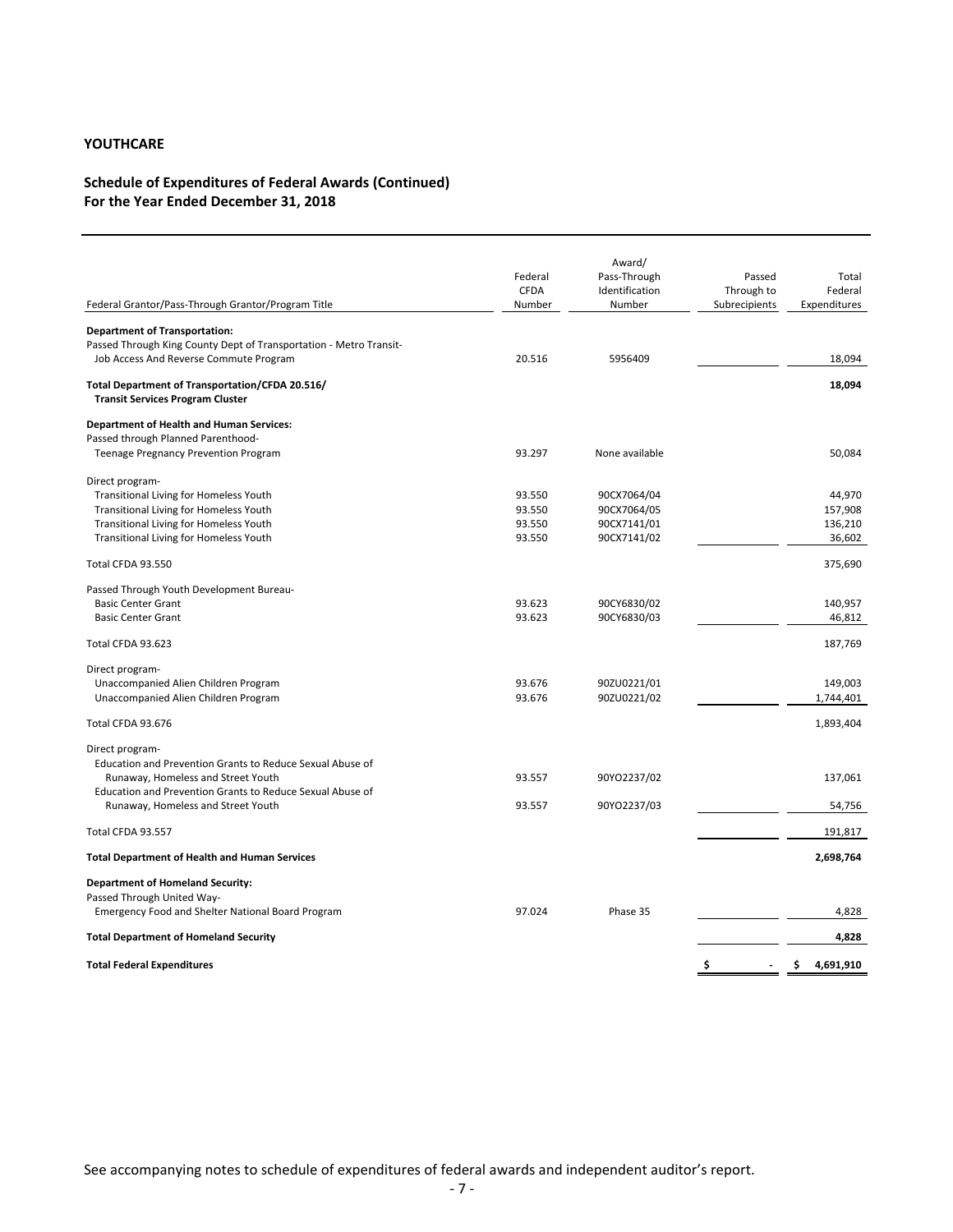#### **Notes to Schedule of Expenditures of Federal Awards For the Year Ended December 31, 2018**

#### **Note 1 ‐ Basis of Presentation**

The accompanying schedule of expenditures of federal awards (the "Schedule") includes the federal award activity of YouthCare under programs of the federal government for the year ended December 31, 2018. The information in this Schedule is presented in accordance with the requirements of Title 2 U.S. Code of Federal Regulations Part 200*, Uniform Administrative Requirements, Cost Principles, and Audit Requirements for Federal Awards* (Uniform Guidance). Because the Schedule presents only a selected portion of the operations of YouthCare, it is not intended to and does not present the financial position, changes in net assets, or cash flows of YouthCare.

#### **Note 2 ‐ Summary of Significant Accounting Policies**

Expenditures reported on the Schedule are reported on the accrual basis of accounting. Such expenditures are recognized following, as applicable, either the cost principles in OMB Circular A‐122, Cost Principles for Nonprofit Organizations, or the cost principles contained in the Uniform Guidance, wherein certain types of expenditures are not allowable or are limited as to reimbursement. YouthCare has elected not to use the 10‐percent de minimis indirect cost rate allowed under the Uniform Guidance.

#### **Note 3 ‐ Loans**

YouthCare has two federal loans outstanding that are forgivable or can be extended after 20 years and 50 years, respectively, at the expiration of the term of the loan if YouthCare complies with all of the terms and conditions of the loan documents. YouthCare is required to report compliance with the continuing use requirement that the facilities financed with the loans provide services to low and moderate income persons in the specific category of homeless youth. Following is information related to the loan outstanding:

| Location                               | <b>Expiration Date</b> | Original Loan | Outstanding at<br>December 31, 2018 |
|----------------------------------------|------------------------|---------------|-------------------------------------|
| 2500 NE 54th Street, Seattle, WA       | December 31, 2018      | 337.755       |                                     |
| 6610 and 6622 62nd Ave NE, Seattle, WA | July 31, 2067          | 666,775       | 666,775                             |

The loan with an outstanding balance of \$337,755 was forgiven after December 31, 2018.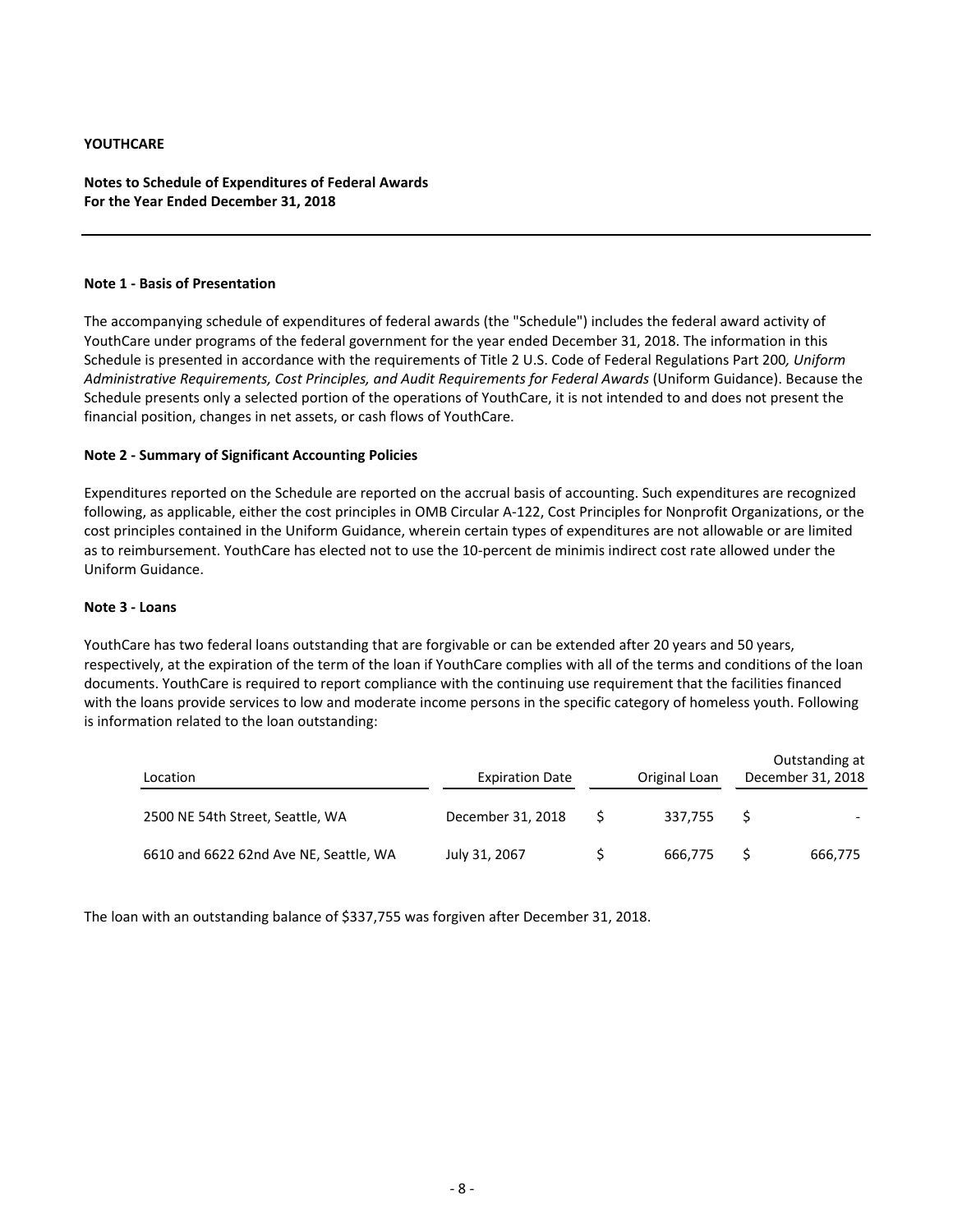## **Schedule of Findings and Questioned Costs For the Year Ended December 31, 2018**

# **Section I ‐ Summary of Auditor's Results**

### **Financial Statements**

| Type of auditor's report issued:                                                                      | Unmodified                                                                                           |                                    |
|-------------------------------------------------------------------------------------------------------|------------------------------------------------------------------------------------------------------|------------------------------------|
| Internal control over financial reporting:                                                            |                                                                                                      |                                    |
| - Material weaknesses identified?                                                                     | Yes                                                                                                  | $\boxtimes$ No                     |
| - Significant deficiencies identified?                                                                | Yes                                                                                                  | $\boxtimes$ None reported.         |
| Noncompliance material to financial statements noted?                                                 | Yes                                                                                                  | $\boxtimes$ No                     |
| <b>Federal Awards</b>                                                                                 |                                                                                                      |                                    |
| Internal control over major programs:                                                                 |                                                                                                      |                                    |
| - Material weaknesses identified?                                                                     | Yes                                                                                                  | $\boxtimes$ No                     |
| - Significant deficiencies identified?                                                                | $\boxtimes$ Yes                                                                                      | None reported.                     |
| Type of auditor's report issued on compliance<br>for major programs:                                  | Unmodified                                                                                           |                                    |
| Any audit findings disclosed that are required to<br>be reported in accordance with 2 CFR 200.516(a)? | $\boxtimes$ Yes                                                                                      | No                                 |
| <b>Identification of Major Programs</b>                                                               |                                                                                                      |                                    |
| <b>CFDA Numbers</b>                                                                                   |                                                                                                      | Name of Federal Program or Cluster |
| 14.267<br>14.218                                                                                      | Continuum of Care Program<br><b>Community Development Block</b><br>Grants/Entitlement Grants Cluster |                                    |
| Dollar threshold used to distinguish between<br>Type A and Type B programs:                           | 750,000<br>S                                                                                         |                                    |
| Auditee qualified as low-risk auditee?                                                                | $\boxtimes$ Yes                                                                                      | No                                 |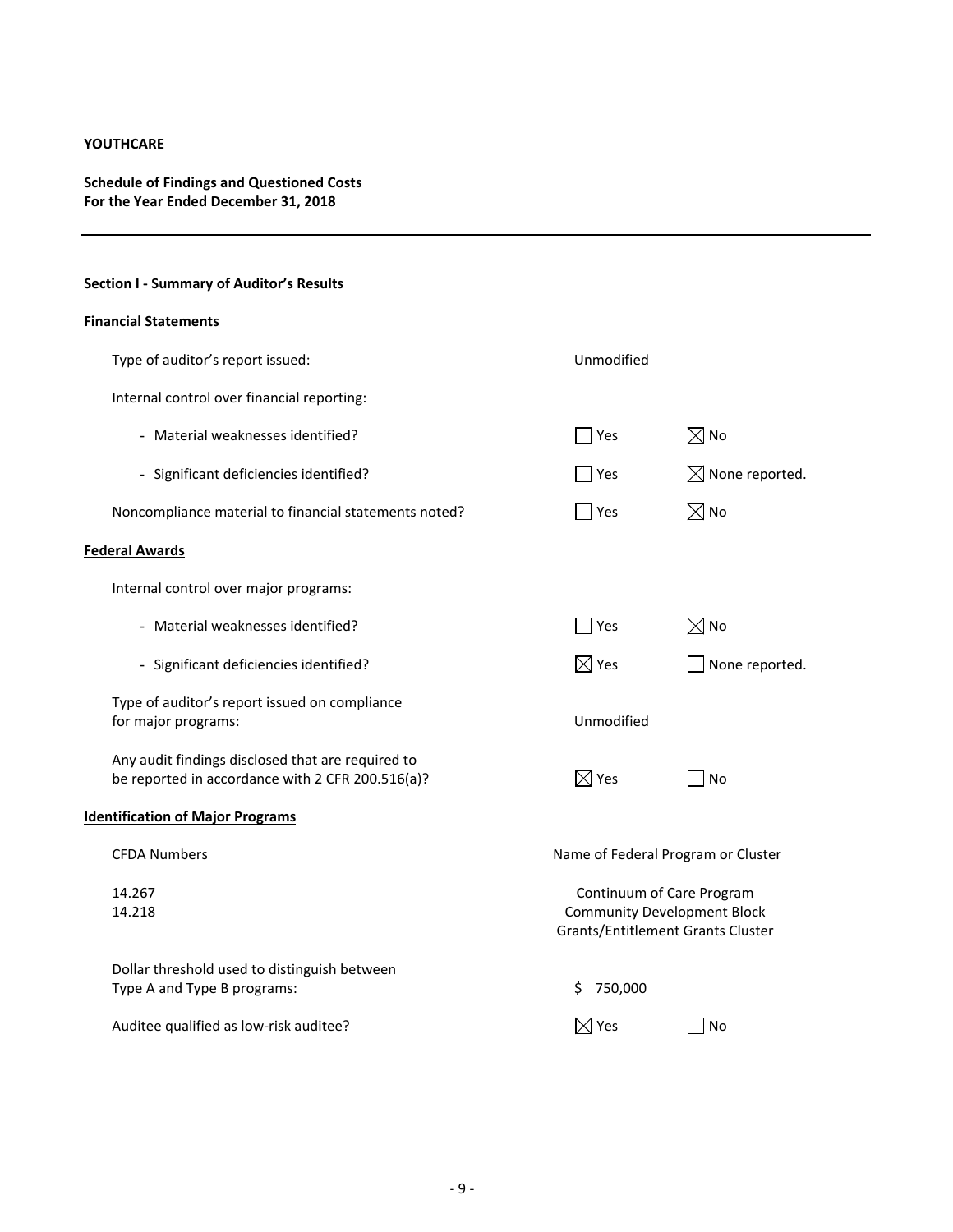#### **Schedule of Findings and Questioned Costs (Continued) For the Year Ended December 31, 2018**

#### **Section II ‐ Financial Statement Findings**

No matters were reported.

#### **Section III ‐ Findings and Questioned Costs for Federal Awards**

#### **Finding 2018‐001**

Significant deficiency in internal controls and noncompliance related to procurement.

| <b>Federal Agency:</b> | U.S. Department of Housing and Urban Development       |
|------------------------|--------------------------------------------------------|
| <b>Program Title:</b>  | Community Development Block Grants/Entitlement Grants  |
| <b>CFDA Number:</b>    | 14.218                                                 |
| <b>Award Numbers:</b>  | Not Applicable                                         |
| <b>Award Period:</b>   | Loan maturing in 2067 with option of 25-year extension |

#### Criteria

Per procurement standards contained in Title 2 US Code of Federal Regulations *Uniform Administrative Requirements, Cost Principles and Audit Requirement for Federal Awards* (Uniform Guidance) Subpart D ‐ Post Federal Award Requirements Section 200.318, "nonfederal entities must use its own documented procurement procedures which reflect applicable State, local and tribal laws and regulations, provided that the procurements conform to applicable Federal law and the standards identified in this part."

#### Condition/Context for Evaluation

The Organization had appropriate procedures for procurement to conform to the requirements in the Uniform Guidance but did not update its written policy.

#### Cause

The Organization's internal controls over updating its policies for new regulations did not ensure its procurement policy was updated in a timely manner.

#### Effect

The effect is that the Organization's procurement policy was not updated to conform to the new requirements of the Uniform Guidance.

Questioned Costs Not Applicable.

Repeat Finding N/A

#### Recommendation

We recommend management update its procurement policy to conform to the new requirements of the Uniform Guidance and implement monitoring procedures to ensure that policies to conform with new regulations in a timely manner.

#### Views of Responsible Officials

Management agrees with the finding and has provided the accompanying corrective action plan.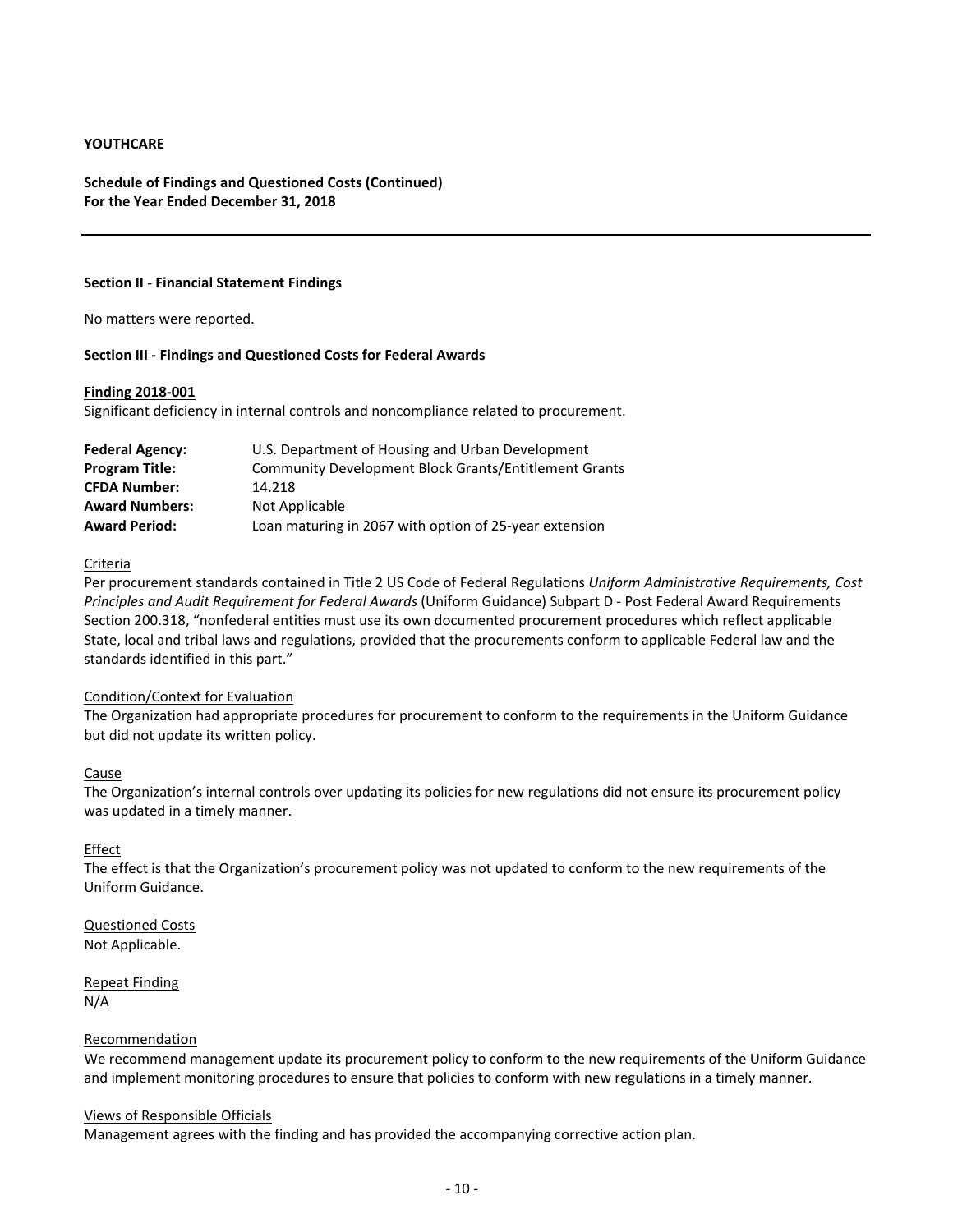

# **ENGAGE STABILIZE PREPARE**

# **Summary Schedule of Prior Audit Findings** For the Year Ended December 31, 2018

**PREVENTION** 

ENGAGEMENT **SERVICES** 

**HOUSING & SHELTER** 

**EMPLOYMENT** 

**EDUCATION** 

**BRIDGE CONTINUUM** 

# Section I - Prior Year Financial Statement Findings

No matters were reported.

Section II - Prior Year Federal Award Findings and Questioned Costs

Finding 2017-001: Significant Deficiency in Compliance and Internal Controls **Over Compliance for Eligibility** 

## **Condition/Context for Evaluation**

During testing over eligibility, we noted that out of a sample of fifteen, one was missing required documentation supporting the income verification that is required to be performed every 90 days that a participant receives financial assistance. This was a new compliance requirement for the award as of August 1, 2017. The sample was not a statistical sample.

**Current Year Status** Correction action was taken.



**SUPPORTED BY** UNITED WAY OF KING COUNTY